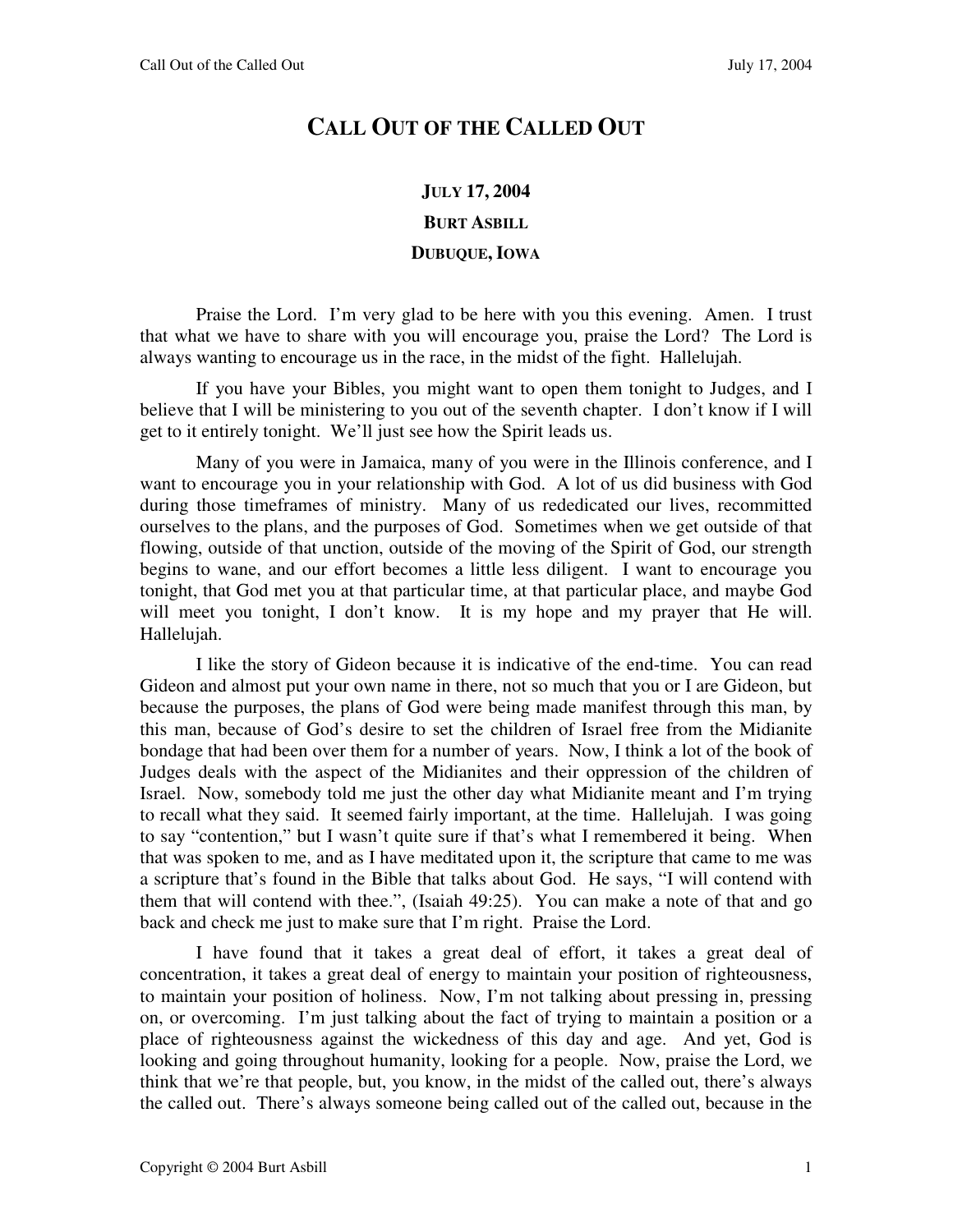midst of the people that God is calling, times and wickedness are changing. Wickedness is becoming more wicked and diabolical and the cost that is involved in all of that is always considerably more than it was the day before. There is almost a position of commitment that we have to come to with each position of contention. Are you following what I'm saying? Hallelujah. We have to make a decision. Are we going to go on from this point, or are we satisfied, are we happy with what we have as Christian people? The decision that you make with regard to that question determines if you are being called out of the called out. Hallelujah. It's a spiritual principle.

God chose twelve men. When He was here on earth, God chose twelve men. Now, each one of those men had the same opportunity that the other ones had of being around the Master, of walking with Him, or serving Him, of doing whatever was necessary, traveling with Him, sitting at His feet, and listening to Him. Every one of them saw Him do the same thing. Every one of them! But something was different about some of them. Something was different about some of them, because the thing that He was doing, though it sparked the interest in all of them, it brought out something in some of them that was demonstrated by their relationship to Jesus that the others did not demonstrate. Hallelujah.

I'm going to build you a hypothetical situation which could have possibly been a very true situation. Let's say, for instance, they were all out somewhere camping and Jesus got up, say, at 3:00 in the morning, or 4:00 in the morning, and He decided to go off to pray. Now, His getting up may have disturbed a number of people. Some of them may have just rolled over and gone back to sleep. "Well, the Master, He's going off to pray. He always does this at 3:00 in the morning. He always does this at 4:00 in the morning, and He always comes back, so I'll just roll over and take my ease." Now, there might have been those there that, as the Master got up to move off, they got up to follow, to see what the Master would do, hallelujah. We're not told a lot about the personal relationship that these men had except for the fact that there were three individuals amongst the twelve that seemed to have more favor - not because God liked them more, because it says that God is not a respecter of persons (Acts 10:34). That means He doesn't care what color your eyes are. He doesn't care how tall you are, how short you are, how thin you are, how fat you are. God is not a respecter of persons. Your personality may be better than this guy's personality, but God doesn't care. God is not a respecter of persons. What God appreciates is the interest that we have in Him!

One of the scriptures in the Bible says, "You draw nigh unto God..." and what will God do? "He will draw nigh unto you," (James 4:8) but the prerequisite is YOU drawing nigh unto God. YOU have to draw nigh unto God. Now, drawing nigh unto God means something more than just reading your Bible once in a while, just being in a place of prayer occasionally. Drawing nigh, in God's economy, is entirely different. We delegate a certain amount of time to God and we think that we have performed our Christian responsibility. Christian responsibility is not attending a fellowship meeting or a prayer meeting on a regular basis. Church is not something that you hold at a particular time, especially when you and I have been designated as being the church. Hallelujah. Many people have the revelation, and I wonder if we have yet got the revelation of, "Christ in you, the hope of glory" (Colossians 1:27). Many men have gotten the revelation that God does not dwell in houses built by men's hands. Solomon had that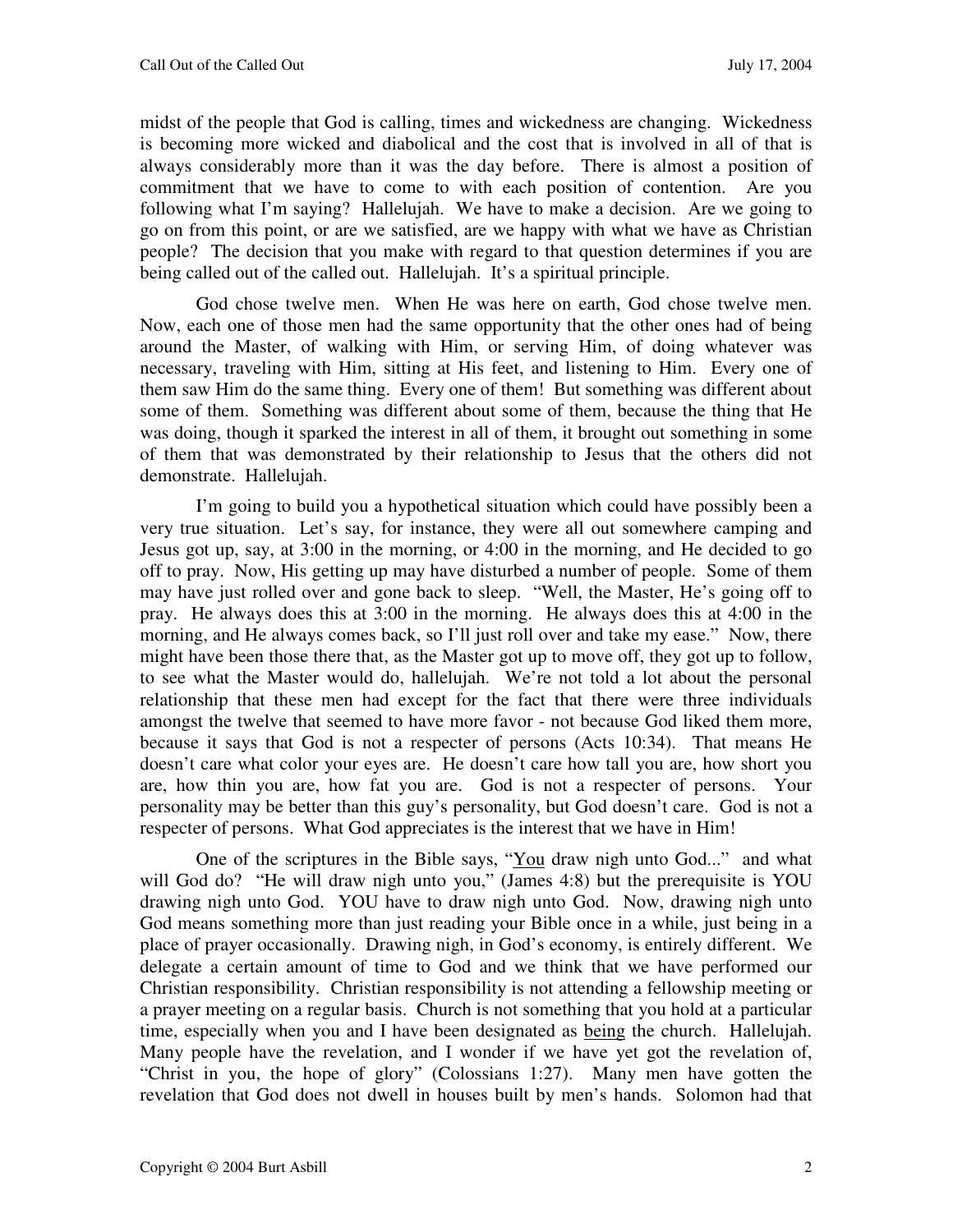revelation. Solomon, hallelujah, had that revelation. David must have had that revelation, and many of the patriarchs, all the way up through the New Testament. Many of the founders of the church, they all were aware that God does not dwell in houses built by men's hands. Paul, as he penned the Corinthian letter, says, *ye are the house of God.*  God desires to dwell within you. (2 Corinthians 6:16). So, really, our conduct, the way that we do business out there, should be as the business that we do while we're in here. Hello? Hallelujah. There should be something of a testimony of the Word of God being proclaimed by our life! Hallelujah.

Now, one of the first things that God deals with with regard to you and I as being called out, or, as the New Testament put it, being Sons of God, is dealing with our familiarity. Now, when I talk about familiarity, I am talking about *family position of heritage*, the blood with which we are born, the people to which we come into the world. Hallelujah. In Judges, one of the first responsibilities of Gideon was to begin to rectify the order of his own house. Hallelujah. He had to begin to set his own house in order. There was a special unction, there was a special anointing that God gave him for him to do that. Hallelujah.

 Judges six, verse one, says, *And the children of Israel did evil in the sight of the LORD: and the LORD delivered them into the hand of Midian seven years.* **Seven is** the number of perfection. There was something of a working out of God's perfection in the aspect of the children being submitted to Midian. *And the hand of Midian prevailed against Israel: and because of the Midianites the children of Israel made them the dens which are in the mountains, and caves, and strong holds.* Well, praise the Lord, we could preach a message on that, but we're not. Hallelujah. But down toward the end of the time frame of God's judgement upon Israel, God began to speak to this man Gideon, hallelujah, and He began to talk to him about the thing that he needed to do. Chapter 6, verse 25, *And it came to pass the same night, that the LORD said unto him, Take thy father's young bullock, even the second bullock of seven years old, and throw down the altar of Baal that thy father hath, and cut down the grove that is by it: Now, we don't* have groves, our fathers don't have altars that we can say, "This is the grove of my father and this is the altar." But, nevertheless, we have a spiritual inheritance that has been bequeathed to us, not by God, but by the fact of sin that has been predominate and prevailing over humanity on the family scale. Every family has a familiar spirit. Some of them have many of them. Hallelujah. He cast seven devils out of Mary Magdalene. Hallelujah.

 So, there were familiar things, there was a familiar thing in the family of Gideon that God had to deal with before He could use Gideon to move against the host of Midian. You know, we spend a lot of time looking out here and looking over there and looking around over here and saying, "Well, that's the trouble, that's the problem, that thing over there - that will never work. That isn't spiritual." All of the time we're looking over here, over there, over yonder. Hallelujah. I really like it in families where brothers and sisters, you know, begin to tell on one another. "So-and-so said so-and-so and did so-and-so and this is how they're acting." "Well, I wouldn't have done that unless so-and-so would have done so-and-so-and-so-and-so." They begin to tell on each other. One spirit accusing another spirit and getting it all mixed up and trying to get you, the parent, on the whatever side. Hallelujah. I wonder how many times we make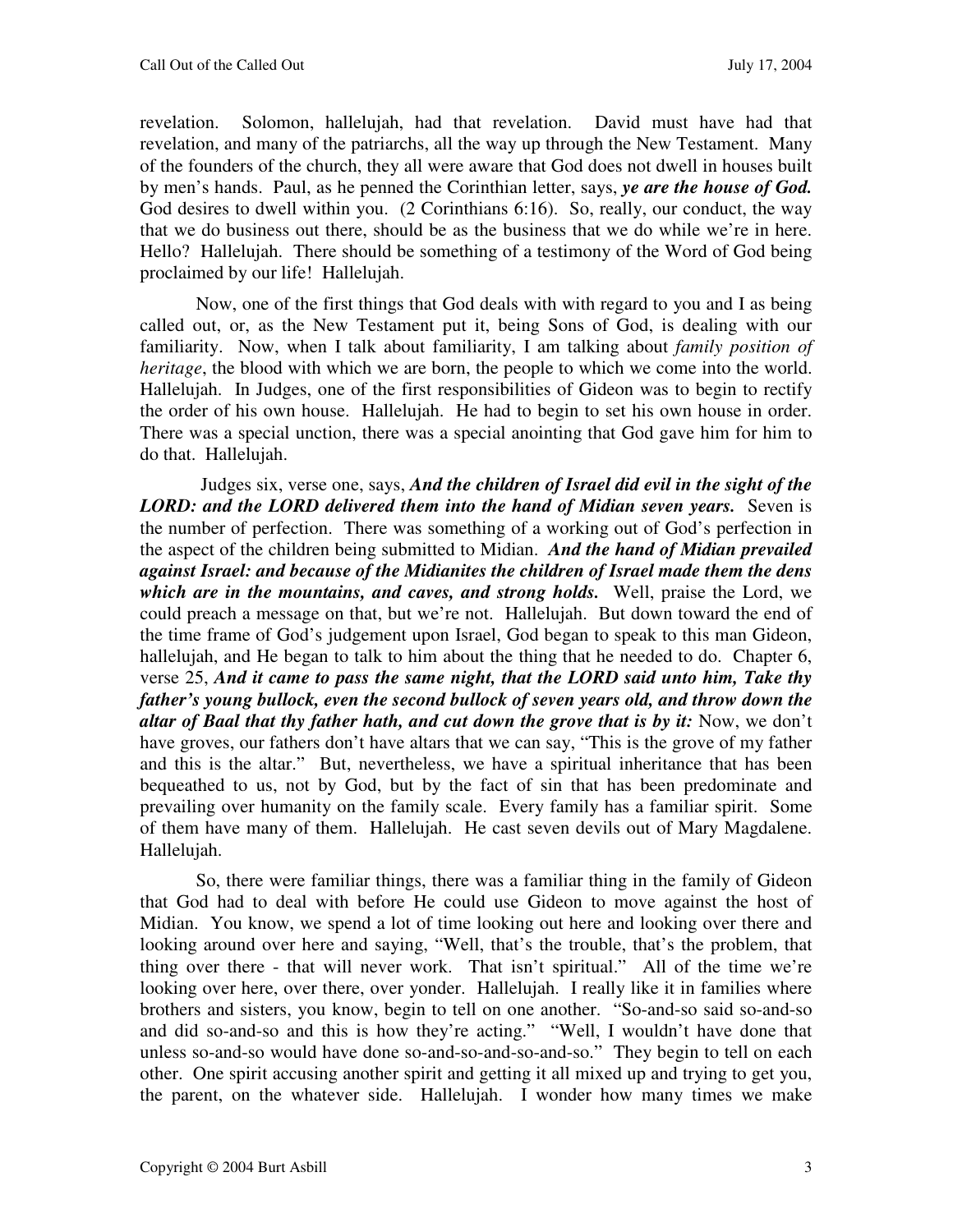righteous judgment, like Solomon, when he took the child and said, "Give me the sword. I'm going to cut the child in half." Hallelujah. And the woman whose child it was said, "No, no, no. Give the child to her" (1 Kings 3). That's righteous judgment. Hallelujah.

 Now, you know what your familiarities are. I certainly know what Asbill likes and wants. I know how and I know what I have to do with regard to those aspects. The problem is, we are standing here at the end of time, on the edge or the threshold of the end of the age and moving in to the revelation of the Sons of God and we have not dealt with the aspect of the familiar that is so paramount in our lives and is keeping us from doing what God wants us to do. What if Gideon had said, "No, I don't want to go up there. I don't want to go up there! I don't want to go up there!"

 Now, listen to me. I don't think it was an easy decision for Gideon to do what he did. First of all, he was defying his father. And in Israel, my understanding of historical Israel, the father had a position or place of reverence and respect and you didn't take what was his without asking. Do you know that they could stone a rebellious son? Did you know that? They were commanded by the law that if a son was rebellious to take him out and stone him (Deuteronomy 21:20-21). The parents were commanded in the Word to take the son to the elders and if the elders deemed the punishment was death, they were to take him outside the gate and stone him there, for the sake of his rebellion. So, did you know what Gideon was doing? It's easily written, it's easily read, and we're not really told a lot of what was going on, but we know something was going on. We know something was going on so much so that Gideon decided he wasn't going to do it during the daytime. How's that for "thou great man of valor?" I think God has a sense of humor. He sneaked out under the guise of darkness, but, yet, God honored his position, what he was willing to give. God utilized it. He says, "Yes, I'll even take that. If you want to sneak out at night, if you want to do it under cover, if you want to take just a few select people, not make any noise in the doing of it, that's just fine. I'll take even that." Hallelujah. How much more glory will God give with regard to our participation with God if we lay it all on the line, put it out in the open, put it out up front?

 How many of you were at the July conference? Then you heard Brother Gruver's prophetic word? I don't know if you heard what God said, but I encourage you all to get the tape and listen to it again. Hallelujah. It said that God's glory was going to be poured out. One of the things that stuck in my mind that he said is that God's glory was going to be poured out, but what would the manifestation be because of that pouring? It told me one of two things. It could be a good manifestation, or there could be a bad manifestation – all on the basis of the unveiling of God and the glory that He is willing or wanting to shed upon us. It is all depending on what is in here [our hearts]! Hallelujah.

 I tell you what. These men that were put in various situations… take Joseph, for instance. What if Joseph had rebelled against his set of circumstances? What if, in his heart, he had harbored malice against his brothers for what they did? What if in his heart… what would you do if you were taken out of prison and put in a position next to Pharaoh that, only in the aspect of Pharaoh's throne was he least greatest, and you had Potiphar come before you? What would you have done? What would you have done with your resentment? There was a glory, do you understand what I'm saying? There was a glory that Pharaoh had, there was a position, there was a place of excellence and authority that was designated in the place that Pharaoh was. Hallelujah. Are you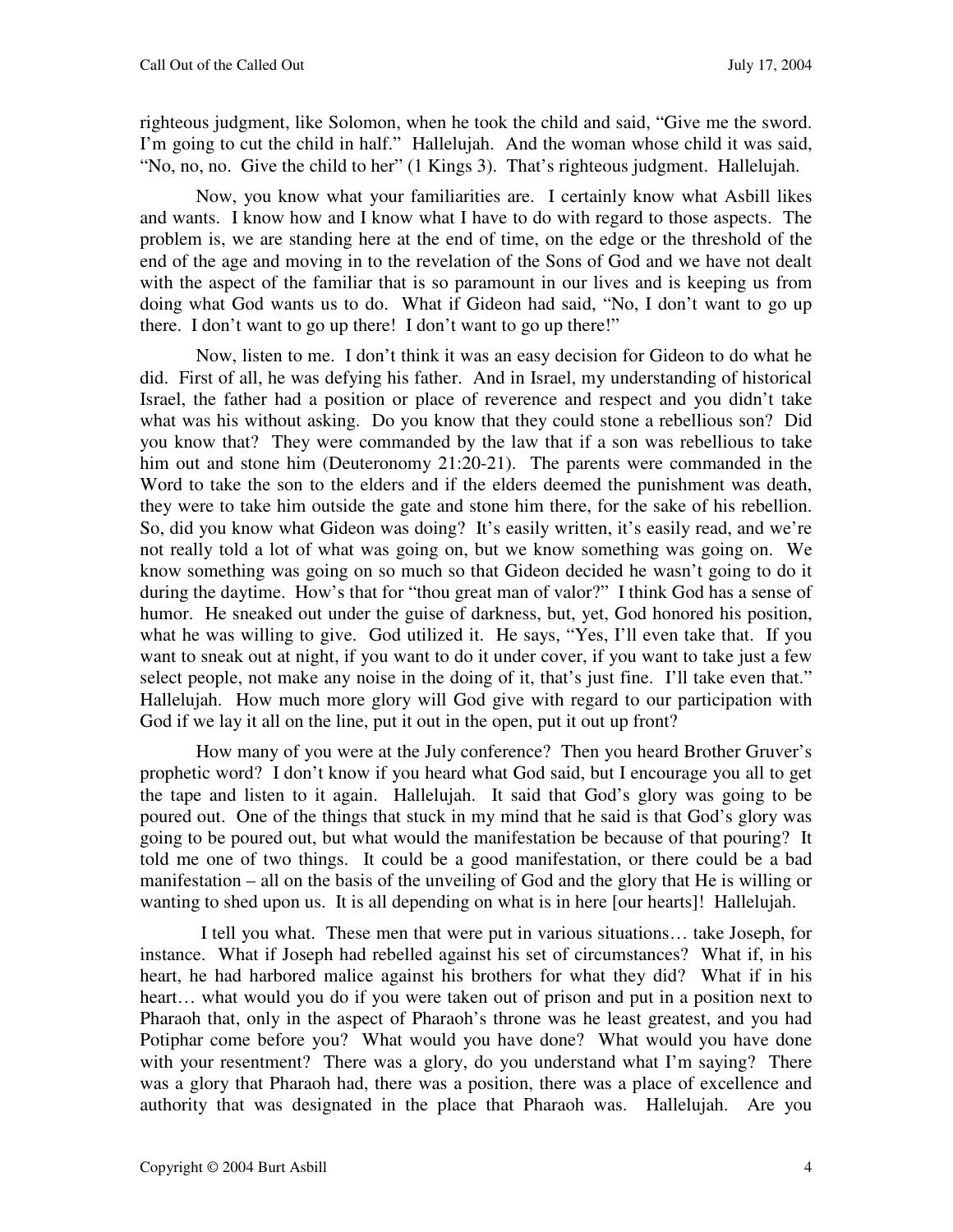following what I'm saying? He took Joseph out of prison, took his glory, and put it upon Joseph! Now, that glory had the possibility of doing other things than good things if in him was something that was not good, if he had resentment, if he had bitterness, if he had lust in his soul. Pharaoh's glory would have given Joseph the ability and the liberty to move in a manner that would have brought degradation and shame and reproach upon him, as well as his people. He would have missed being the deliverer! Hallelujah. I encourage you to go back and listen to the word. You know, we let so many things fall to the ground. We do not go back, we get busy, we get caught up in life, and we get doing our thing. Hallelujah.

I don't know if we really understand how God looks at His visitation. I don't know if we really understand it. I don't think we really comprehend God's presence as He comes in and He begins to walk down through the midst of us, as He begins to touch this one and that one as He begins to…, you know, my goodness, hallelujah.

Just a little after-note – You know, one of the reasons that we gathered in Jamaica was for the liberation of Jamaica. Well, that last week, there were three main kingpins, drug lords, in Montego Bay that the police have been trying to arrest for years. They arrested them the last couple of days of the conference, and the Prime Minister, who is in cahoots, who is the "bandito," hallelujah, is ill in health and failing and thinking about resigning. Well, he can think about it all he wants to, but he is on the way out. Come on!

I'm talking about God's presence walking down through the midst of a people. Hallelujah. God's presence walking in the midst and as He brings forth His Word... Now, if you really want an understanding, if you really want to understand the significance of how God, what God puts upon His Word, I can show it to you in the scripture. But I want to relate to you something. I have probably told this before, but you're going to hear it again, thank God. They say repetition is the key to remembering. We were in Schuyler and I had this vision of a meeting that Satan had with Jesus and in the meeting Satan was scoffing the people and whatnot and saying to Jesus, "Well, they're easily diverted and subverted. They're easily diverted and subverted." And Jesus said, "Go. Do what you have to do," but there was this soldier that was behind Jesus that was standing at parade rest. Suddenly Jesus whipped around and He pointed His finger right into the soldier's face and He said, "It's your job to stop him!" What is He talking about? He is talking about a company of people who have the concept of eternity before them! They're not working for social security. They're not looking for medical benefits. They're not looking for some retirement home on the edge of a lake. They're looking into eternity! They don't have time to retire. They're going to be eternal! Hallelujah. They don't have time to fool around with this or with that because there's something in their minds, there is something upon their heart that is pressing them, pressing them, pressing them as it must have been pressing Peter, James and John. Pressing them, pressing them! "I don't know how long we're going to have this man. Why don't we stay as close to him as we possibly can?" And out of the three, JOHN! He must have dogged the man. He must have followed Him around everywhere He went. Probably every time Jesus turned around, He said, "Oh, it's you again?" I'm sure He didn't do that. I think it pleased Him that there was one in and amongst all of them that desired Him in such a way, and I believe that that man is indicative of a company of people! Hallelujah.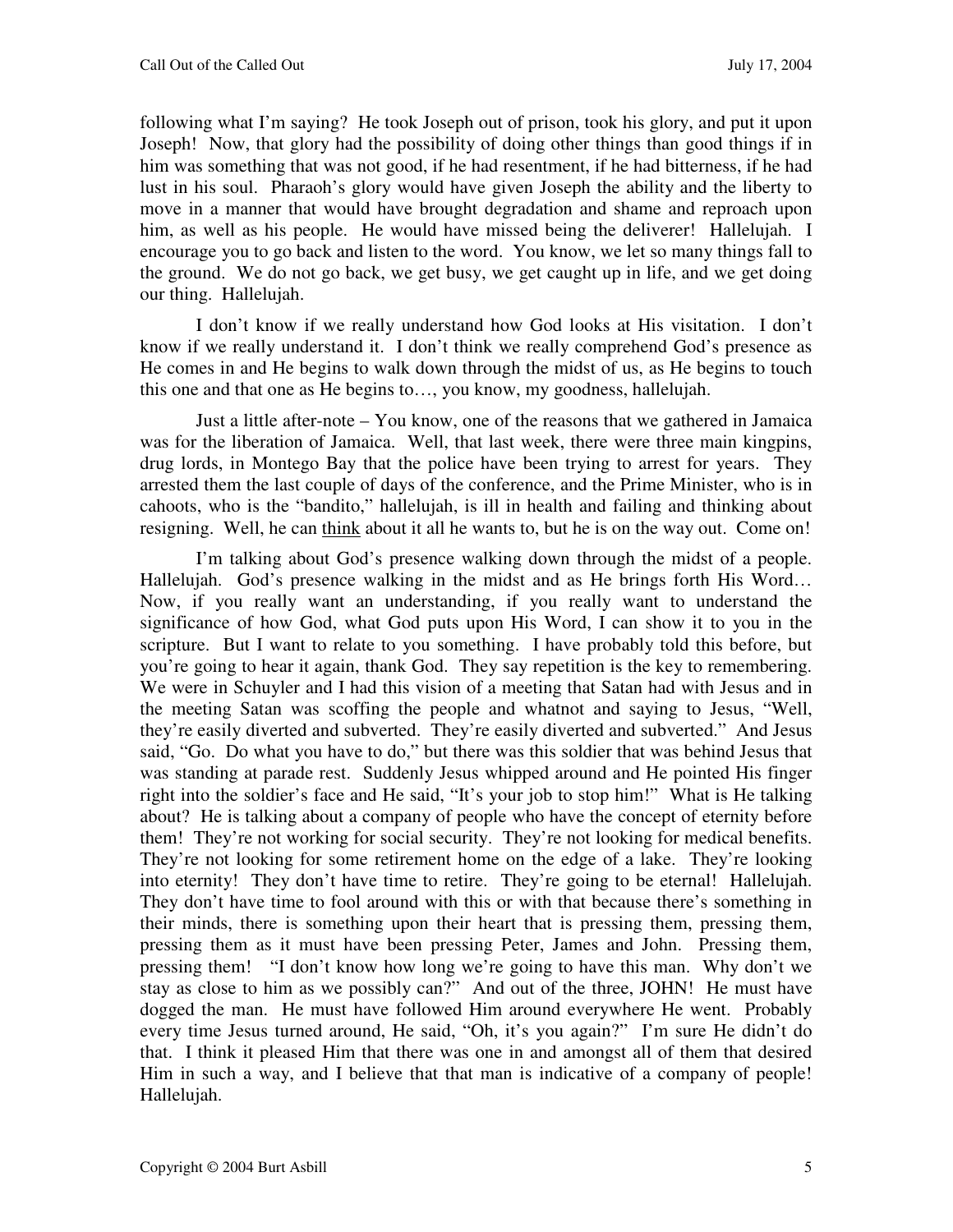Do you know something? The mother of Zebedee's children came to Jesus and said, "I have a favor to ask of you" (Matthew 20:20). Hallelujah. "I have a favor to ask of you." He said, "Ask." You don't think He knew what was in her heart? You don't think that He knew that, in her heart, there was a longing to see her sons walking with God? Walking and sharing God's glory? Being Godly men, righteous men? Come on! There was something, and you know something? What they had must have been something they got from her! She was there with them, following them around, ministering to them all the time that Jesus was walking, and John was walking and James was walking! Hallelujah. I wonder what the husband was doing. He was probably off fishing, making a living. Well, thank God there was someone in his family that desired something other than the natural arena, something more than what the eyes could see, the hands could feel, the ears could hear! They could smell something! The scent of heaven was in their nostrils! They were smelling eternity! They were looking beyond the natural realm of things! That doesn't mean they weren't involved in worldly things. That doesn't mean that they weren't doing what they had to do. Paul worked! He worked hard.

You know, in India, one of the most vexing things that happens is that you get a man saved and he wants to preach. But he doesn't only want to preach, he wants to be a pastor. That's what he wants to do. Well, praise God. Praise the Lord for people that want to preach and people that want to be a pastor. But, my God, there are the mechanics of things in the world around you. You have got to overcome in this level. You have got to overcome in the things of the naturalness around you! Hallelujah.

I don't know that my life is so much different than anybody else's. You know, I told God, "You have got to do something for me. You have got to do something. YOU HAVE GOT TO DO SOMETHING, GOD! You have got to do something. I can't do what You're asking me to do. I can't do it. I can't be in the ministry and work. I have to be either in the ministry, or I have to be working. You make up Your mind!" I'm talking about in the early days, you know, when I was coming into all of this stuff, and I was hearing the Lord, and I was getting excited and God was sending me out and then I had to come back in and go to work. My, what a bummer! I don't want to work, I want to play! I want to preach! I want to see souls saved! I want to see God move. I want healings to happen! "Oh, this is the man of God!" You know, you think it's funny, but it's true! It's true. There's something in you that begins to say, "Oh! I like this!"

Here I am and I'm saying, "God, You've got to do one or the other. You've got to either release me to minister, or I'll work and I'll support the ministry." Hallelujah. "But You've got to make a decision! You've got to make a decision, God! You hear me? I'm not going to put up with this any longer!!! One or the other!" And so, the prophet was coming. "Oh, praise the Lord! Prophet coming! I'm going to get a word! God's going to answer me. Oh, yes, He is! Oh, praise the Lord! Prophet! Prophet coming! Prophet coming! Going to lay hands on me! I'm going to sit in the front row! Want to be sure the prophet lays his hands on me. Want to be sure the prophet sees me! Here I am! Here I am! I need a word! I need a word!" Prophet comes. Oh, hallelujah. I didn't listen to a word. I don't know what he said. I was just thinking, "Oh, come on. COME ON, get through with it. Get through with it. Get to the prophesying! Get to the laying on of hands! Come on, prophesy!" He goes over here. He goes over there, and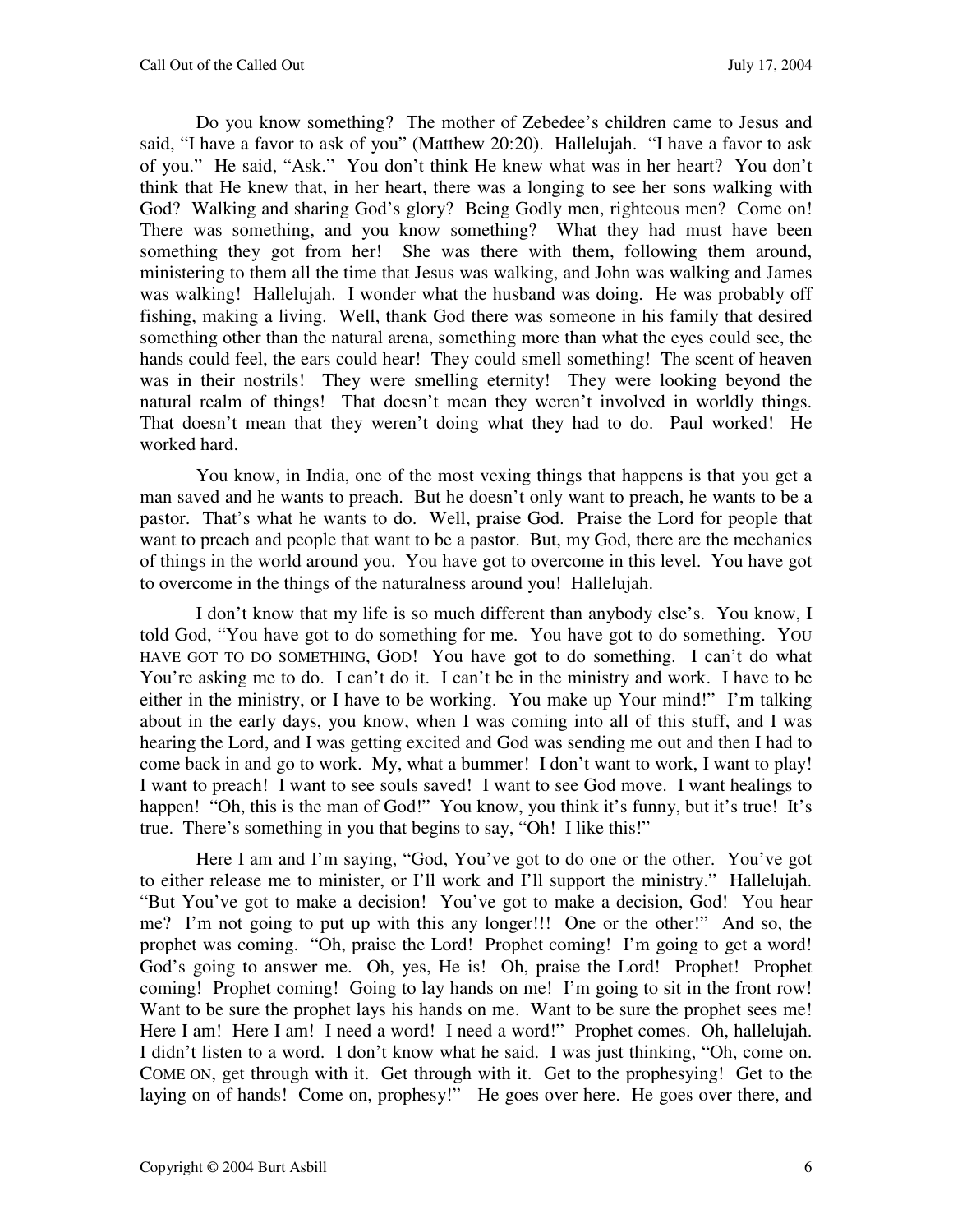over there. And I'm saying, "Here I am." I'm doing this, "OH, PRAISE THE LORD!" loud, thinking*, "Oh, surely he'll notice me."* You don't do that, do you? "Oh, I want a word, I want a word, I want a word. Please, please, please, please, please, give me a word!" "God, you're not going to leave me *BARREN,* are You*?" "Maybe if I get down on my knees."* I get down on my knees. He's still over there, over there, over there. I said, *"What's wrong with this guy? Can't he hear God? Doesn't he see I'm in need, God? I'm in neeeeeeeed!!!!"* He's all through prophesying. Goes back up to the front, gets down to where he says, "Well, God bless you." Closes his Bible up and begins to walk away, and all of sudden he walks by me and he points his finger at me and he says, "Thought I forgot you, didn't you? Well, the answer is, YOU WILL DO BOTH!" Wrong word! Don't want to hear it! That's not the word I want to hear!

You know, that's what it's like all the time. It's never what we want to hear. It's what we think that we want to hear. I had this one son and he was looking out the window one day, out into the service yard there where we were living. He wanted to do something and he said, "Mommy, I want to go… and do, do, do…" and Mommy said, "No." He said, "But, Mommy, I want to hear the other 'no'." He really wanted to hear, "Yes." He didn't want to hear, "No." He wanted to hear the other "no", and the other "no" meant "yes." That's the way we are, and if we don't get what we want, we pout. We don't talk. "I am not talking to you. *You* don't even exist. I am not going to talk to you AT ALL." And then there's silence. Do you know, if we could see ourselves in the Spirit, stomping our feet, banging our hands upon the floor, that's what we would look like. Of course, you don't ever have these problems, right? You never get so wrapped up in your own flesh because God didn't do for you what you thought God should do, and how God should do it. You've never gotten so wrapped up in your own flesh that you throw your little temper tantrums. Familiar spirits! Familiar spirits. Or, we just get mad. We get mad. Slam doors. "Oh, there's nothing wrong with me." Bang! Door shuts. "I'm fine!" Wham! Something hits the table. "Oh no, everything's just hunky-dory." Whump! I'm telling you, God is touching something, something, something, something, something. God is touching something. Familiarity. Family spirits. Family heritage. "Oh, I'm an Asbill. I have to be proud. Strong." Poppy-cock! What we have to be is submissive to the will of God. We cannot submit to the will of God if we are walking in our familiarity, if we're paying obeisance to the altars of our ancestors.

You know what I like about Africa? They don't hide anything. They worship their ancestors. They worship their grandfather. They worship their grandmothers, their great grandfathers, their great grandmothers. At least they know what they're worshipping! We kind of dress it up. We kind of dress it all up in nice clothes, with nice colors. The colors, of course, that we like. Hallelujah. We put the touches on it that make it palatable to us. Hallelujah.

There is something that has to be done with regard to the elect of God. There is something that God is waiting for you to do. It took somebody out of Gideon's family, do you understand, to do what Gideon did. If someone came from outside of Gideon's family it would have created something of a war. The father recognized there was a... you know, I think he was almost glad. He was almost glad. He was the one that said, "Let Baal plead for himself!" It was just like Elijah going up... I'm telling you what, we build these types of scenarios, but they are actual, nitty-gritty situations, do you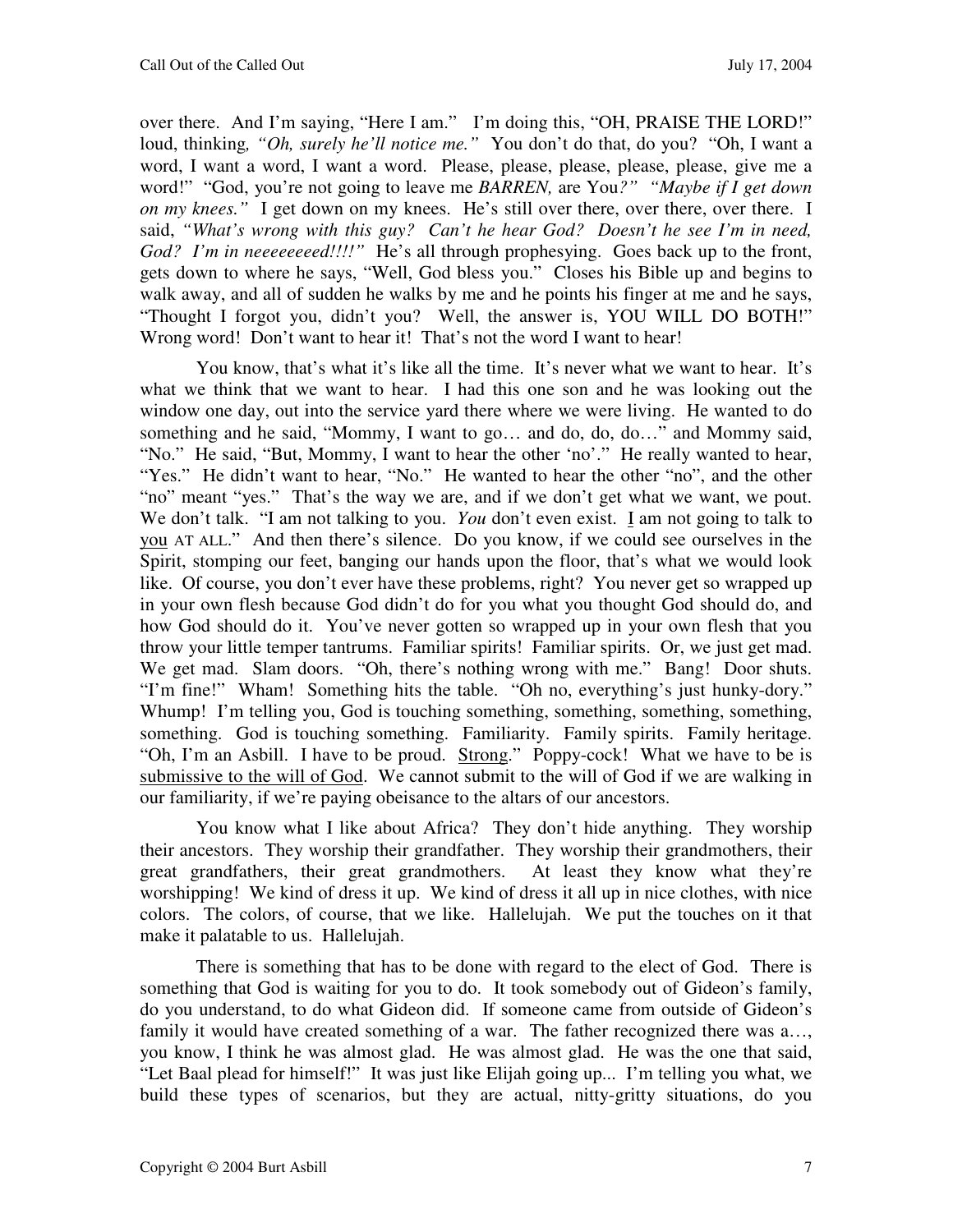understand, that are pertinent to you and I, in the realm that we live, in the time that we live. Elijah, with all of the prophets of Baal, falling down. My goodness, you walk out there in the street and what do you see? Wickedness! I don't know what you see, but I know what I see. Wickedness! Wickedness! People bowing down to idols, people worshipping and we get these people that stand up and begin to spout and spew out all of their garbage. All of their garbage, hallelujah, and we act as though it really doesn't make any difference what they think. There has to be something of a challenge that goes up. "Let the God that answers by fire, let Him be God!" There was a prerequisite upon the calling and the election of Gideon as there is a prerequisite upon the calling and the election of the called out. You can't take one thing, or one story that's in the Bible and pick out of that portion of the story what you like to hear. If you think Gideon is a type of the moving of the Holy Ghost, and his three hundred is a type of the Sons of God, then anything and everything that transpired in Gideon's life that is recorded within the pages of this book has something to do with that thought and that premise. You cannot just take a piece, a portion, and utilize it for something that makes you feel good.

Our revelation is sometimes like an insurance policy that we think will go into effect when disaster happens. It always amuses me that insurance is good for anything except for what is considered an "act of God." What does that say about your theology? Come on! Come on! Come on! What does that say about your theology? You know, I think God has a humor, and I think He lets men do things that men do and word things that men word. They do it for greed, they do it for corruption, they do it for wickedness, but I think God lets them do it so that we might understand the workings of God in a spiritual arena. If your natural insurance policy will not cover you for "acts of God," what is your theology going to do in the day of calamity if it's not a reality and it's not written upon the tables of your heart?! He says, "I will give to them a new heart…(Ezekiel 36:26)", that's a heart transplant. "Oh, yes. I know. I've been saved. I'm waiting for that sweet by and by." We are rapture people, if you really want to know the truth. We are rapture people! We are not living like end-time, Sons of God people! Jesus said, "If you want to be with me," He said, "Deny yourself!" (Matthew 16:24). Now, listen to me. We're all at different levels of denial. I am not ridiculing your level of denial. I'm not talking about where you're starting from. I'm talking about where you're going and it will accomplish that which I please, and it shall prosper in the thing whereto I sent it" (Isaiah 55:11). Now, either God is lying, He doesn't exist, the Bible is a fallacy, or there is something very explicit and exact that God is saying about His Word. Now, that brings you to the question, is the man of God speaking words of men, or is he speaking as an oracle of God? Is he a trumpet that is proclaiming the desire and the will of God? Hallelujah. Well, he does his part. He does his part. He expends himself. He does what he is desiring by God to do. There is a necessity of the hearer to hear. And you know something? Hearing doesn't mean listening to the words that are being spoken on the tape. Do you know, I have taken a tape and worn it out, playing it back, over and over and over and over again, gleaning out of that word the totality of the thing that I am possibly able to grasp, and then praying very diligently, "God, I want this word walking and talking in the midst of my life. How can I demonstrate the reality of that thing that You are speaking to me by the Spirit?" It's a very serious thing in how we handle the Word of God. It would be better for some of us never to hear than to hear and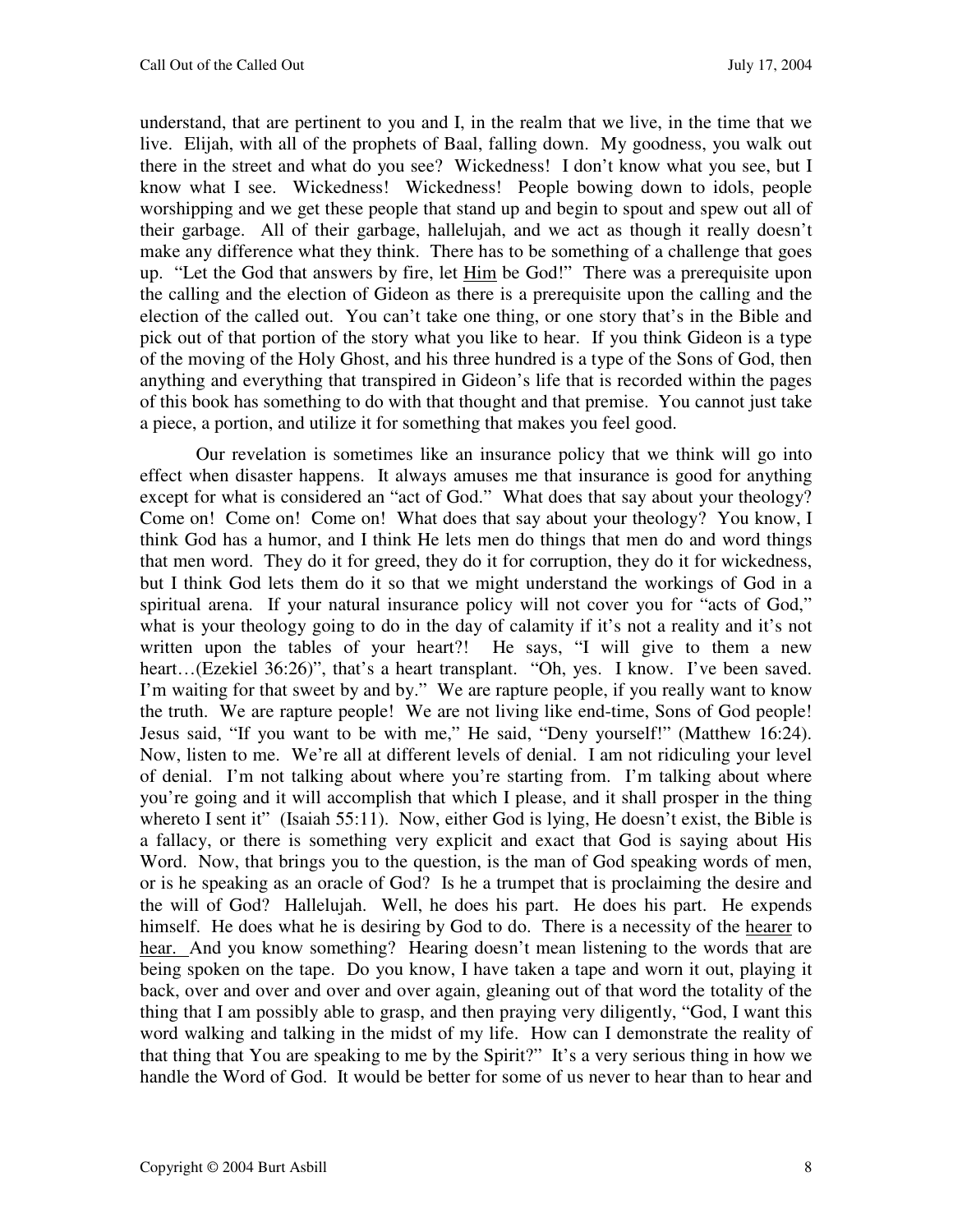not at least begin to work on it to whatever capacity that we are able to work upon it!! Hallelujah.

Okay, back to Onan and Tamar (Genesis 38). Hallelujah. I believe that this is what God has spoken to me. Tamar is a type of the church, in this type of a situation, and because her first husband died, it was the responsibility of the next eldest to bring forth seed unto his brother. Now, that would all be well and good, and we could say that's all Jewish tradition, and Jewish legislation, except for the fact that God designated it. Hello? It wasn't a rule that the elders got together and made for the sake of nurturing the widow. It was a rule, it was a principle, that God was laying down for the church. And this is designated, this is made… well, I can't say made plain, because you would have to hear it by the spirit, when it talks about Jesus being cut off in the midst of His generation, and then it asks the question. You know what the question is? *He was taken from prison and from judgment: and who shall declare his generation? for he was cut off out of the land of the living: for the transgression of my people was he stricken* (Isaiah 53:8). Hallelujah. Are you following what I'm saying? It says of Onan, when he did what he did with Tamar, it says that he kindled the wrath of God. Boy, I don't know if you are really hearing what I'm telling you. It says that the wrath of God was kindled against Onan, and God smote him! Onan died. Hallelujah. Onan died.

There is a scripture found in 1 Corinthians, you may think I'm taking it out of context, but I don't believe that I am. You can wrestle with it before the Lord. It says, many are sick, many are weak and some sleep. Some sleep, some die because they what? They do not discern God (1 Corinthians 11:29). Come on! Am I taking the scriptures out of context? I don't believe that I am. I believe that that's what the Bible says. Says, many are weak, many are sick, what is it? Because we do not discern the Body of Christ. What is the Body of Christ? **"Philip, have I been so long with you that you have not seen the Father? Do you not know when you see me you see the Father?"** (John 14:9). I'm not putting my feet in His shoes. I'm not standing up in His place, God forbid! But I'm telling you, there is something of a characteristic, there is something that God sees that we don't see. There is a perspective that God has that we don't have because we're down here, looking horizontally, or looking down, or maybe looking up sometimes. God is up here, looking down! He sees the whole picture, beginning, middle and end. He knows the destiny and He knows the fact that the Word that He gave back there on November the 25th, 1988, was sufficient to bring you to November the 25th, 1995! I believe that there are many who are not with us today because of the Word that they did not hear or receive! I believe things are going to get a lot more serious. I believe that things are going to get a lot more critical. Hallelujah. There has been a tolerance that God has allowed because of our humanity and because of the sin that is around us, but God gives you the power to rise up over that position of humanity, He gives you the power in the aspect of the Word that He has delivered to you and you refuse. "I'm too busy." You say, "Well, I'm not going… I'm too busy, I can't." "I can't do that now. Let's put it off to another time." Hallelujah. Or our familiarity begins to rise up and to usurp that position, that high place, that grove, all those big mighty trees. God says, "Hew them down. Put them down as an altar. Kindle the wood. Kindle the spark under it. Slay the bullock and lay it upon there. Slay the bullock! Slay the bullock!!" God says, "Kill the flesh!" This flesh, our body, is more of a reality to us than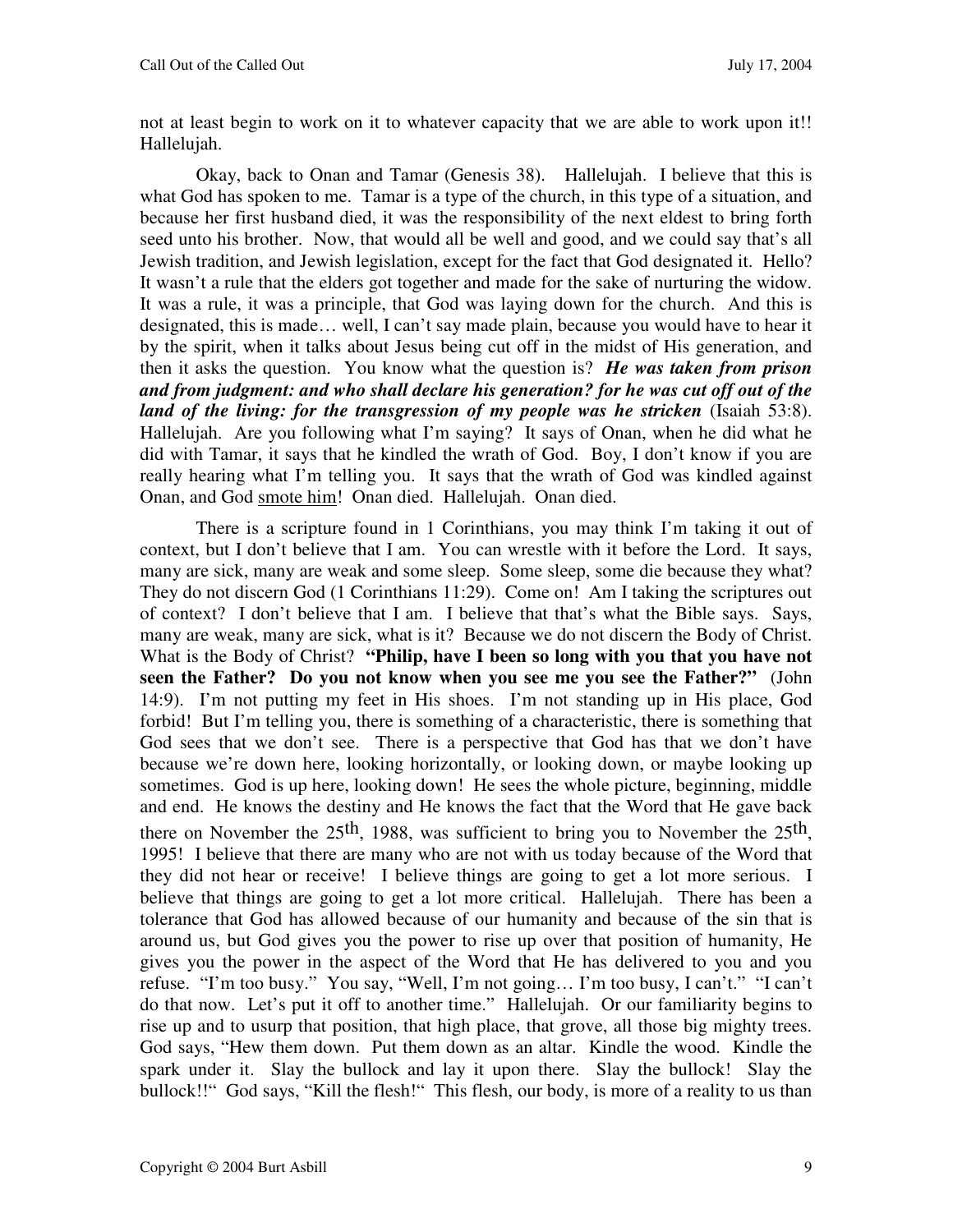what we call eternity. It should be just the reverse. You know, Jesus, throughout His whole life, defied the natural principles of things. He walked on water. He had limbs grow out where there was no limb. Hallelujah. He had eyes open. He defied the natural principles again and again. Why? Just to demonstrate that He was miraculous? He was demonstrating that He was of a higher order, a higher principle that took precedence over this natural arena. Yet, this natural arena dictates to us what we do, when we do it, how we do it and why we do it! Oh, my God.

There is a calling, there is an election. What do we think it is to rededicate our lives, or to dedicate your life? "God, I'm your man." "I'm your woman." "I'm your servant." "I want to be a fireball in God!" What do we think that means? Going out with a megaphone? Some of us wouldn't even do that.

You were down on the street in Jamaica, right? Amen. Hallelujah. Do you remember, George? "Brother Georgie in the Word of the Lord?" We're comfortable in our house, doing our business, doing the things that we have to do, because that's what we have to do. Living life, maybe, hoping Jesus will come some day. *YOU'VE GOT TO MAKE IT HAPPEN*. You've got to make it happen. It's not that you're waiting on Jesus. Yeshua is waiting for you. He's waiting for me. He's waiting for us, hallelujah, to begin to testify to the power of God that we have in our lives in the absolute, mundane things that we are locked into or walking in. Hallelujah. It is not that it has precedence over you, you have precedence over it! You begin to release the fire of God that is in you, instead of letting the fire of God in you destroy you! Hallelujah. Oh, hallelujah. Hallelujah.

And he said, Judges 6:26, *And build an altar unto the LORD thy God upon the top of this rock*… It says in Peter that "He" is the rock. The chief cornerstone. He says, this rock, you will either be a part of it, or it will fall on you. Be a part of your foundation or be on top of you (Matthew 21:42-44)*. …in the ordered place, and take the second bullock, and offer a burnt sacrifice with the wood of the grove which thou shalt cut down.* Boy, that must have been one whale of a fire. I wonder if they all scattered when it went up. I mean, you could probably see that thing down in the village. Certainly, if Gideon's father was looking out of his window he would have been thinking, "My grove is on fire!" Can you imagine a grove stacked up, and then kindled with a match? My goodness. *Then Gideon took ten men of his servants…* ten is the number of law. Jesus says, I will write my laws where? Upon your heart. On the tables of your heart (Hebrews 8:10). *27 Then Gideon took ten men of his servants, and did as the LORD had said unto him: and so it was, because he feared his father's household, and the men of the city, that he could not do it by day, that he did it by night.* A lot of us stand in the midst or in the place of Gideon's shoes. We don't do a lot of things because of family retribution. Family retribution. Well, I tell you what, get in your closet. Get in your closet and begin to ask God to break the familiarity of the groves, and it was just as important, the groves and the idols. The groves were just as much a part of the idol as the idol itself. Like trees. Jesus said, "What do you see?" to the blind man. He said, "I see men as trees, walking" (Mark 8:24). That means I have great grandfather, and great-great grandfather, and great-great-great-great grandfather. Trees. Hallelujah. Spirits. Not that they are spirits, but the spirits that took them and ministered to my family to bring them down have culminated in this time! My God, hallelujah.